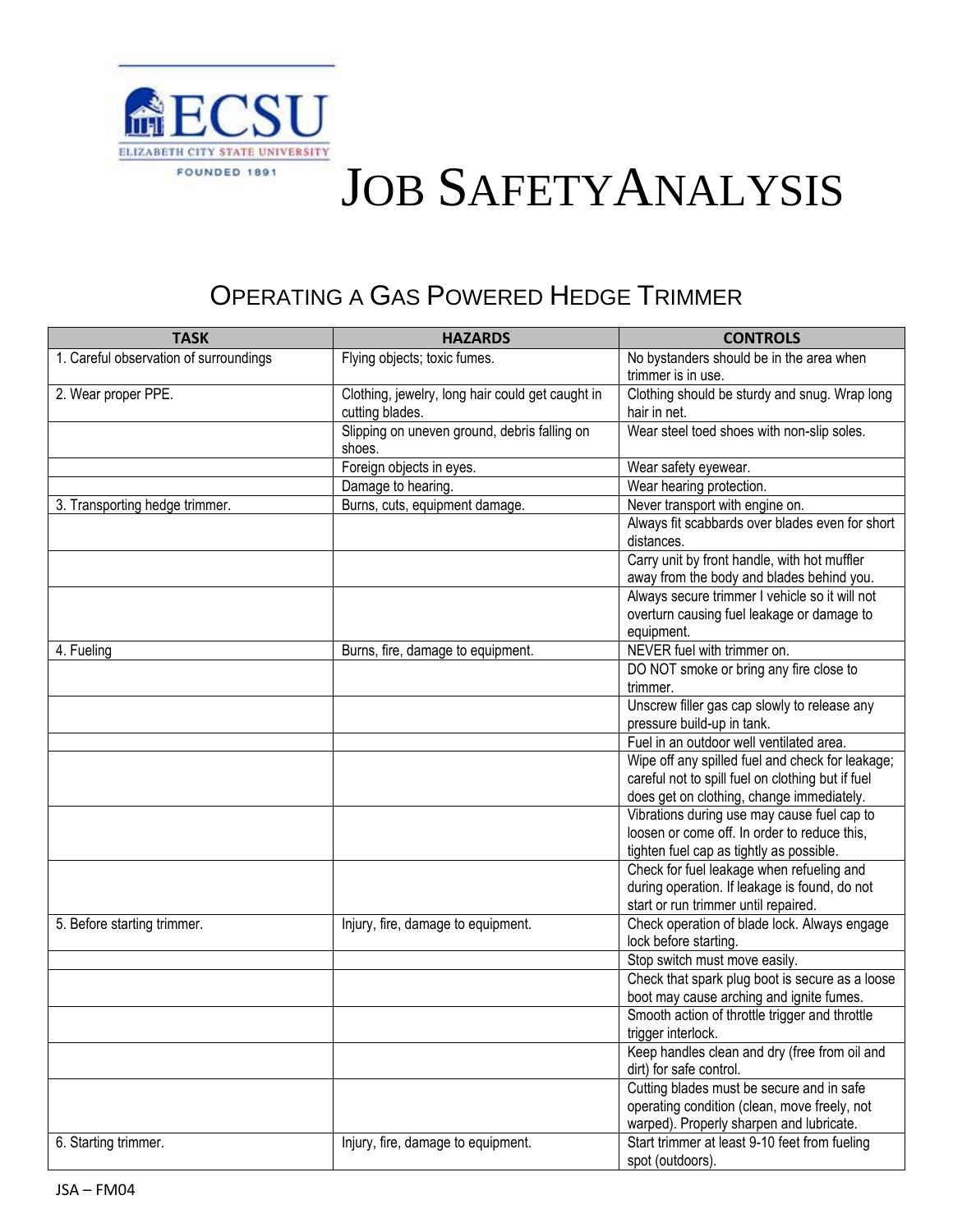|                                                                                                                                                    |                                                                                                 | Place trimmer on firm ground and maintain         |
|----------------------------------------------------------------------------------------------------------------------------------------------------|-------------------------------------------------------------------------------------------------|---------------------------------------------------|
|                                                                                                                                                    |                                                                                                 | good balance and stable footing. Start trimmer    |
|                                                                                                                                                    |                                                                                                 | by pulling cord straight back from hedge          |
|                                                                                                                                                    |                                                                                                 | trimmer in one smooth motion. When you pull       |
|                                                                                                                                                    |                                                                                                 | the starter grip, don't wrap the starter rope     |
|                                                                                                                                                    |                                                                                                 | around your hand.                                 |
|                                                                                                                                                    |                                                                                                 | NEVER DROP START TRIMMER.                         |
|                                                                                                                                                    |                                                                                                 | The cutting blades must not run when engine is    |
|                                                                                                                                                    |                                                                                                 | idling when throttle trigger is released.         |
| 7. Operating trimmer.                                                                                                                              | Toxic fumes, burns, fire or injury.                                                             | Never run engine indoors or in poorly ventilated  |
|                                                                                                                                                    |                                                                                                 | areas.                                            |
|                                                                                                                                                    |                                                                                                 | To prevent serious injury or death due to toxic   |
|                                                                                                                                                    |                                                                                                 | fumes, always ensure proper ventilation when      |
|                                                                                                                                                    |                                                                                                 | working in trenches or other confined locations.  |
|                                                                                                                                                    |                                                                                                 | Be especially alert when wearing hearing          |
|                                                                                                                                                    |                                                                                                 | protection as your ability to hear warnings       |
|                                                                                                                                                    |                                                                                                 | (shouts or alarms are restricted).                |
|                                                                                                                                                    |                                                                                                 | In the event of an impending danger or            |
|                                                                                                                                                    |                                                                                                 | emergency, switch off the engine immediately      |
|                                                                                                                                                    |                                                                                                 | by moving the stop switch to stop.                |
|                                                                                                                                                    |                                                                                                 | Always hold trimmer with both hands wrapping      |
|                                                                                                                                                    |                                                                                                 | fingers firmly around front and rear handles.     |
|                                                                                                                                                    |                                                                                                 | Always make sure you have safe footing,           |
|                                                                                                                                                    |                                                                                                 | keeping the cutting blades away from the body.    |
|                                                                                                                                                    |                                                                                                 | Do not operate trimmer in starting throttle       |
|                                                                                                                                                    |                                                                                                 | position as the engine speed cannot be            |
|                                                                                                                                                    |                                                                                                 | controlled.                                       |
|                                                                                                                                                    |                                                                                                 | Hold and operate trimmer so that you do not       |
|                                                                                                                                                    |                                                                                                 | breathe in toxic fumes.                           |
|                                                                                                                                                    |                                                                                                 | Watch for hidden rocks or other large debris,     |
|                                                                                                                                                    |                                                                                                 | being careful not to get dirt and grit in cutting |
|                                                                                                                                                    |                                                                                                 | blades.                                           |
|                                                                                                                                                    |                                                                                                 | If cutting blades jam, turn off hedge trimmer to  |
|                                                                                                                                                    |                                                                                                 | un-jam.                                           |
|                                                                                                                                                    |                                                                                                 | NEVER work on a ladder or other unstable          |
|                                                                                                                                                    |                                                                                                 | support.                                          |
|                                                                                                                                                    |                                                                                                 | Do not operate above shoulder height.             |
|                                                                                                                                                    |                                                                                                 | NEVER operate with one hand.                      |
|                                                                                                                                                    |                                                                                                 | Use easy, short movements, avoid twisting and     |
|                                                                                                                                                    |                                                                                                 | bending.                                          |
|                                                                                                                                                    |                                                                                                 | When finished, turn off trimmer and follow        |
|                                                                                                                                                    |                                                                                                 | guidelines for transporting.                      |
|                                                                                                                                                    |                                                                                                 |                                                   |
|                                                                                                                                                    |                                                                                                 |                                                   |
|                                                                                                                                                    |                                                                                                 |                                                   |
|                                                                                                                                                    |                                                                                                 |                                                   |
|                                                                                                                                                    |                                                                                                 |                                                   |
|                                                                                                                                                    |                                                                                                 |                                                   |
|                                                                                                                                                    |                                                                                                 |                                                   |
|                                                                                                                                                    |                                                                                                 |                                                   |
|                                                                                                                                                    |                                                                                                 |                                                   |
|                                                                                                                                                    |                                                                                                 |                                                   |
| <b>Required Training:</b>                                                                                                                          | Read (equipment) safety precautions. PPE                                                        |                                                   |
| <b>Required Personal Protective</b>                                                                                                                | Safety eyewear or face shield, hearing protection, safety gloves, steel toed shoes, long pants, |                                                   |
| <b>Equipment (PPE):</b>                                                                                                                            | fluorescent safety vest.                                                                        |                                                   |
| <b>Contributors:</b>                                                                                                                               | Rickey Freeman, EH&S Director                                                                   |                                                   |
| <b>Reference Materials:</b>                                                                                                                        |                                                                                                 |                                                   |
| Created:                                                                                                                                           | March 2010                                                                                      |                                                   |
| <b>EHS Library Number:</b>                                                                                                                         | JSA - FM04                                                                                      |                                                   |
| For more information about this JSA, contact the Office of Environmental Health & Safety at ECSU (252) 335-3877.<br>Email: rmfreeman@mail.ecsu.edu |                                                                                                 |                                                   |

JSA – FM04